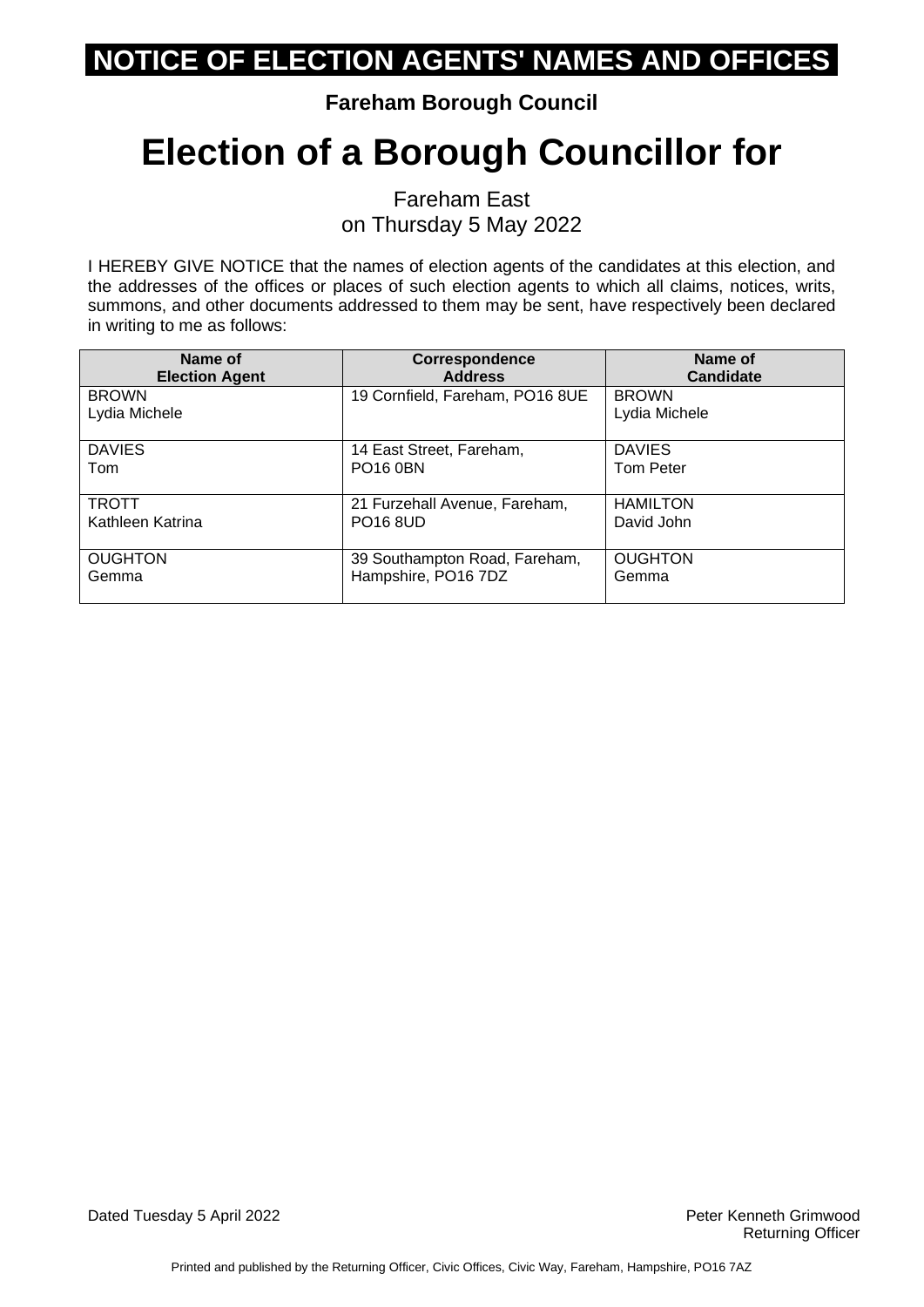**Fareham Borough Council**

# **Election of a Borough Councillor for**

Fareham North on Thursday 5 May 2022

I HEREBY GIVE NOTICE that the names of election agents of the candidates at this election, and the addresses of the offices or places of such election agents to which all claims, notices, writs, summons, and other documents addressed to them may be sent, have respectively been declared in writing to me as follows:

| Name of<br><b>Election Agent</b> | <b>Correspondence</b><br><b>Address</b> | Name of<br><b>Candidate</b> |
|----------------------------------|-----------------------------------------|-----------------------------|
| LATHAM                           | 14 Highlands Road, Fareham,             | <b>BRYANT</b>               |
| Peter K                          | <b>PO167XL</b>                          | Pamela Mary                 |
| <b>HARRISON</b>                  | 11 Crawford Drive, Fareham,             | <b>HARRISON</b>             |
| David Barton                     | <b>PO16 7RN</b>                         | David Barton                |
| <b>SCHOFIELD</b>                 | 6 Wildrose Crescent, Locks Heath,       | <b>SCHOFIELD</b>            |
| Sean Ronald                      | Southampton, SO31 6TG                   | Sean Ronald                 |
| <b>TROTT</b>                     | 21 Furzehall Avenue, Fareham,           | URRY-TUTTIETT               |
| Kathleen Katrina                 | <b>PO16 8UD</b>                         | Ciaran Michael Joseph       |
| <b>BARTON</b>                    | 2A Drift Road, Fareham, PO16 8SY        | <b>WIGMORE</b>              |
| Keith A                          |                                         | Jean Carol                  |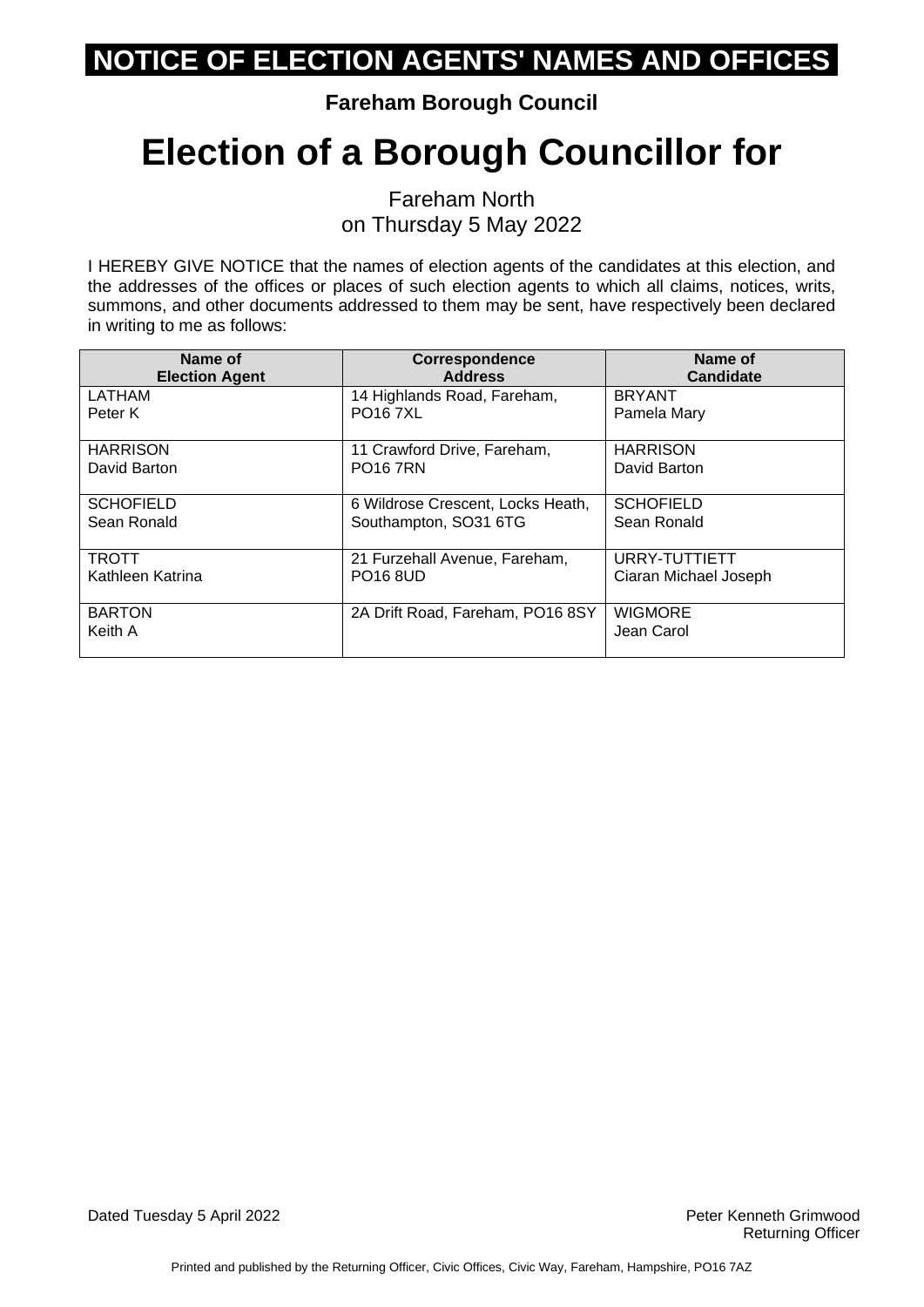**Fareham Borough Council**

## **Election of a Borough Councillor for**

Fareham North West on Thursday 5 May 2022

I HEREBY GIVE NOTICE that the names of election agents of the candidates at this election, and the addresses of the offices or places of such election agents to which all claims, notices, writs, summons, and other documents addressed to them may be sent, have respectively been declared in writing to me as follows:

| Name of                  | <b>Correspondence</b>             | Name of                             |
|--------------------------|-----------------------------------|-------------------------------------|
| <b>Election Agent</b>    | <b>Address</b>                    | <b>Candidate</b>                    |
| <b>BIRKETT</b>           | 22 Lynden Close, Fareham,         | <b>FOOT</b>                         |
| <b>Frederick W</b>       | <b>PO14 3AL</b>                   | David George                        |
| <b>GALEA</b>             | 5 Adelaide Place, Fareham, Hants, | <b>GALEA</b>                        |
| Pauline Maria            | <b>PO16 0BL</b>                   | Pauline Maria                       |
| <b>MOONEY</b>            | 26 Grassymead, Titchfield         | <b>MOONEY</b>                       |
| <b>Andrew Peter</b>      | Common, Fareham, PO14 4SQ         | <b>Andrew Peter</b>                 |
| <b>BARTON</b><br>Keith A | 2A Drift Road, Fareham, PO16 8SY  | <b>STUBBS</b><br><b>Kerry Marie</b> |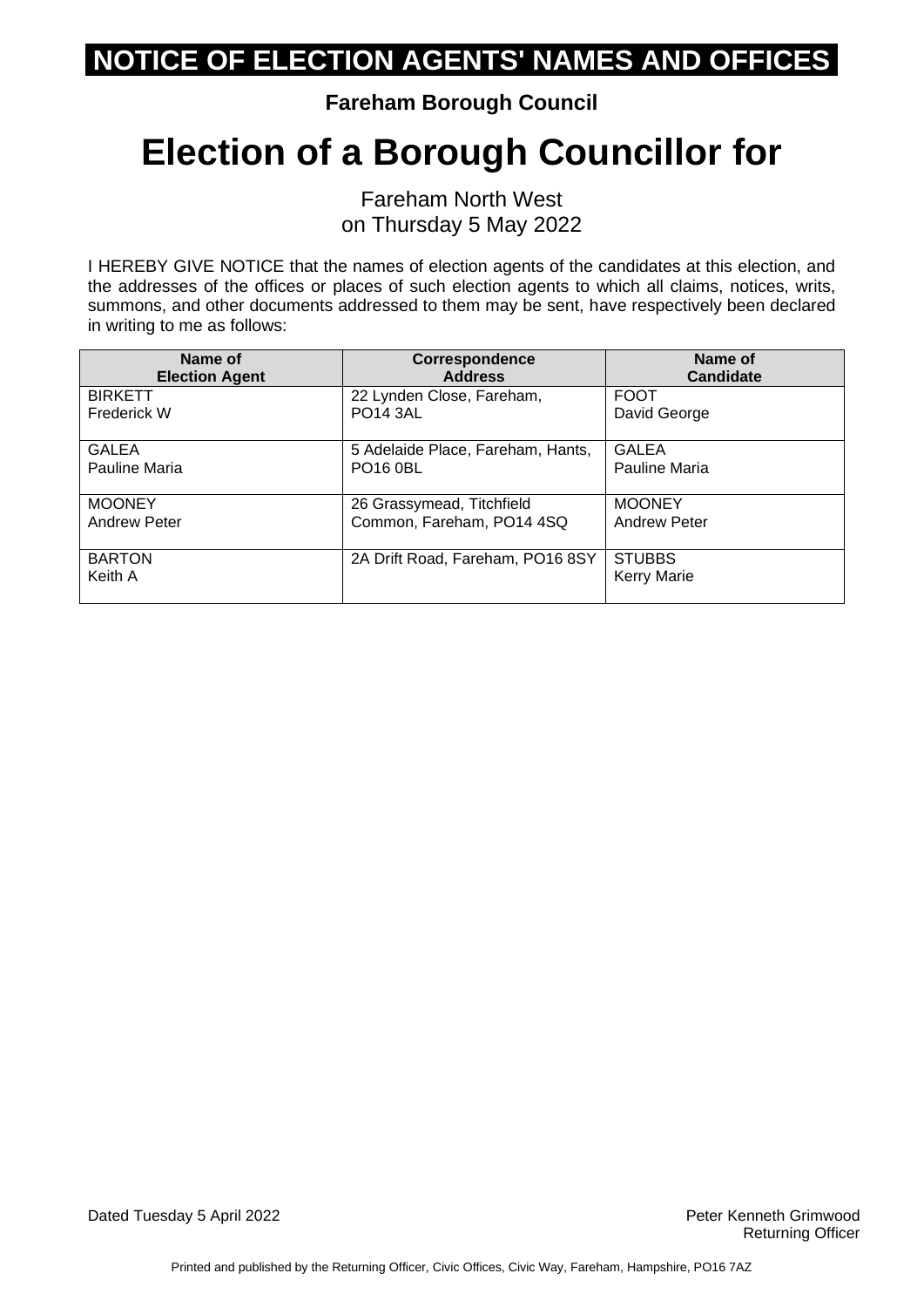**Fareham Borough Council**

# **Election of a Borough Councillor for**

Fareham South on Thursday 5 May 2022

I HEREBY GIVE NOTICE that the names of election agents of the candidates at this election, and the addresses of the offices or places of such election agents to which all claims, notices, writs, summons, and other documents addressed to them may be sent, have respectively been declared in writing to me as follows:

| Name of<br><b>Election Agent</b> | <b>Correspondence</b><br><b>Address</b> | Name of<br>Candidate |
|----------------------------------|-----------------------------------------|----------------------|
| <b>FURNIVALL</b>                 | 28 Normandy Rd, Fareham,                | <b>FURNIVALL</b>     |
| Gemma                            | <b>PO14 1FJ</b>                         | Gemma                |
| <b>KEWISH</b>                    | 14 East Street, Fareham,                | <b>INGRAM</b>        |
| Harold T B                       | <b>PO16 0BN</b>                         | Stephen Paul         |
| <b>LYLE</b>                      | 26 Malvern Avenue, Fareham,             | LYLE                 |
| Nicholas John                    | <b>PO14 1QB</b>                         | Nicholas John        |
| <b>TROTT</b>                     | 21 Furzehall Avenue, Fareham,           | <b>PALMER</b>        |
| Kathleen Katrina                 | <b>PO16 8UD</b>                         | James Ernest         |
| <b>STURGESS</b>                  | 10 Westfield Ave, Fareham,              | <b>STURGESS</b>      |
| Paul                             | <b>PO14 1DP</b>                         | Paul                 |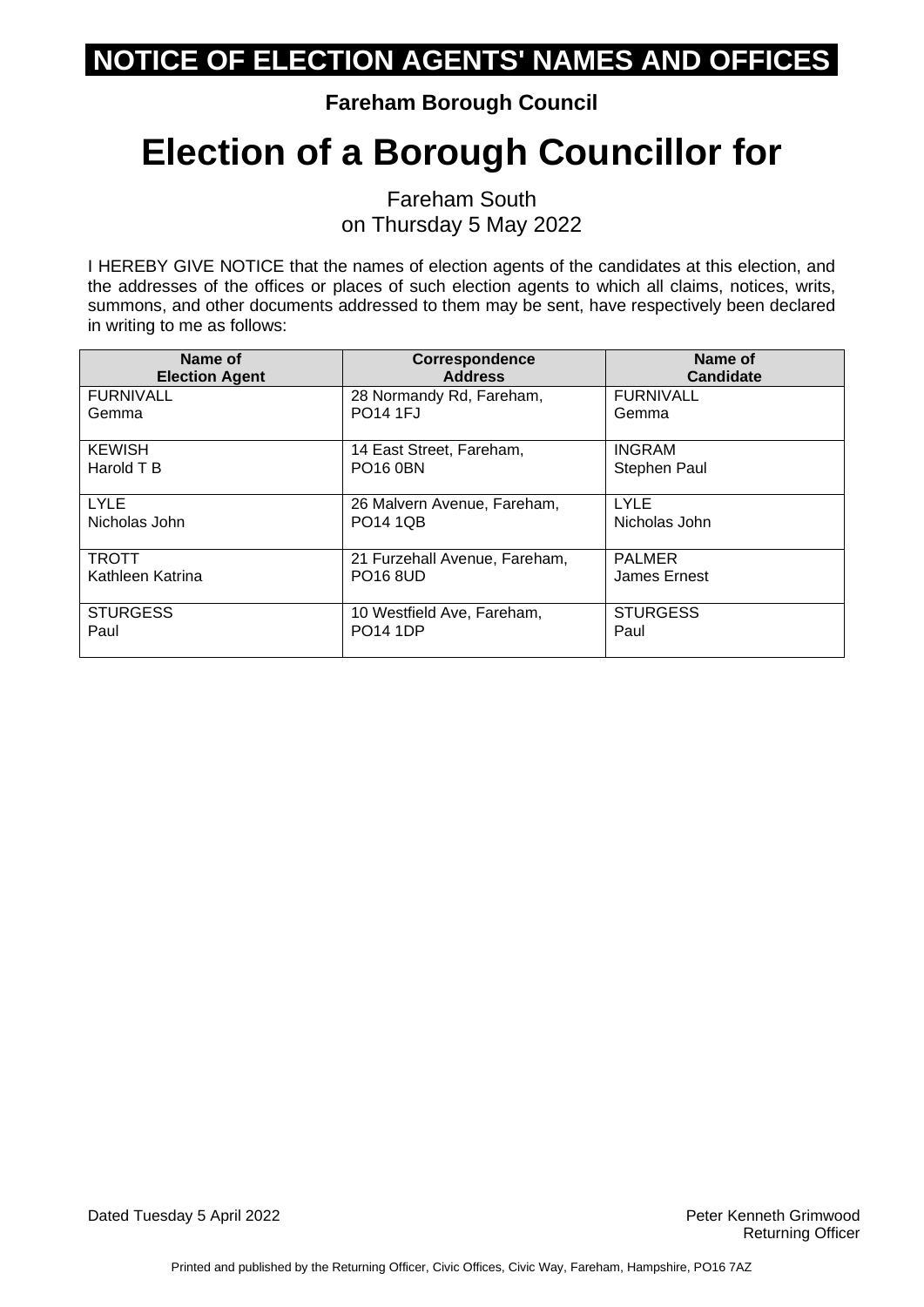**Fareham Borough Council**

# **Election of a Borough Councillor for**

Fareham West on Thursday 5 May 2022

I HEREBY GIVE NOTICE that the names of election agents of the candidates at this election, and the addresses of the offices or places of such election agents to which all claims, notices, writs, summons, and other documents addressed to them may be sent, have respectively been declared in writing to me as follows:

| Name of               | Correspondence                | Name of              |
|-----------------------|-------------------------------|----------------------|
| <b>Election Agent</b> | <b>Address</b>                | <b>Candidate</b>     |
| <b>ELLIS</b>          | 14 East Street, Fareham,      | <b>BIRD</b>          |
| Tina                  | <b>PO16 0BN</b>               | Roger Nicholas       |
|                       |                               |                      |
| <b>GOODRIDGE</b>      | 7 Duncans Drive, Fareham,     | <b>GOODRIDGE</b>     |
| Antony Paul           | <b>PO14 3AY</b>               | <b>Antony Paul</b>   |
|                       |                               |                      |
| TROTT                 | 21 Furzehall Avenue, Fareham, | <b>PALMER</b>        |
| Kathleen Katrina      | <b>PO16 8UD</b>               | Rowena Rose          |
|                       |                               |                      |
| <b>RICHARDS</b>       | 11 Meadowbank Road, Fareham,  | <b>RICHARDS</b>      |
| Steven Andrew         | <b>PO15 5LD</b>               | <b>Steven Andrew</b> |
|                       |                               |                      |
| <b>VIVIAN</b>         | 14 Madison Court, Fareham,    | <b>VIVIAN</b>        |
| John Peter            | <b>PO16 0QU</b>               | John Peter           |
|                       |                               |                      |
| WEBB                  | 134 Romsey Avenue, Fareham,   | WEBB                 |
| James                 | PO16 9SZ                      | James                |
|                       |                               |                      |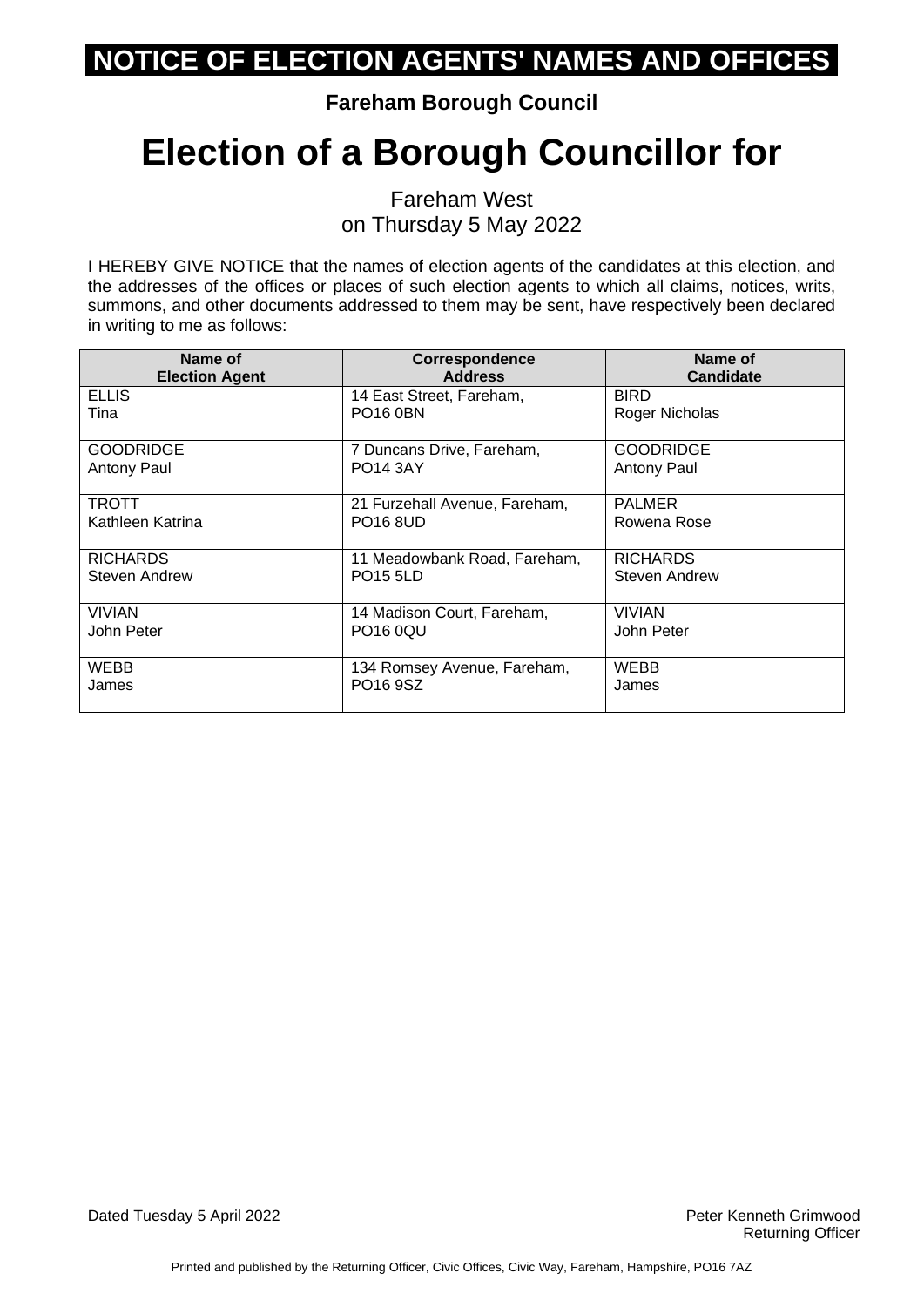### **Fareham Borough Council**

# **Election of a Borough Councillor for**

Hill Head on Thursday 5 May 2022

I HEREBY GIVE NOTICE that the names of election agents of the candidates at this election, and the addresses of the offices or places of such election agents to which all claims, notices, writs, summons, and other documents addressed to them may be sent, have respectively been declared in writing to me as follows:

| Name of<br><b>Election Agent</b> | <b>Correspondence</b><br><b>Address</b>             | Name of<br><b>Candidate</b>             |
|----------------------------------|-----------------------------------------------------|-----------------------------------------|
| <b>SEYMOUR</b><br>Robert         | 7 Halletts Close, Stubbington,<br>Fareham, PO14 2JS | <b>DRABBLE</b><br><b>Gerald Clayton</b> |
|                                  |                                                     |                                         |
| <b>MANDRY</b>                    | 76 Crofton Lane, Hill Head,                         | <b>DUGAN</b>                            |
| Kay                              | Fareham, Hants, PO14 3QE                            | Stephen John                            |
| <b>RODGERS</b>                   | 4A Knights Bank Road, Fareham,                      | <b>MURRAY</b>                           |
| David Anthony                    | PO <sub>14</sub> 3.JZ                               | Carol Lynne                             |
| <b>READ</b>                      | 1A The Grove, Hill Head, Fareham,                   | <b>READ</b>                             |
| <b>Charles Derek Edward</b>      | <b>PO14 3PQ</b>                                     | <b>Charles Derek Edward</b>             |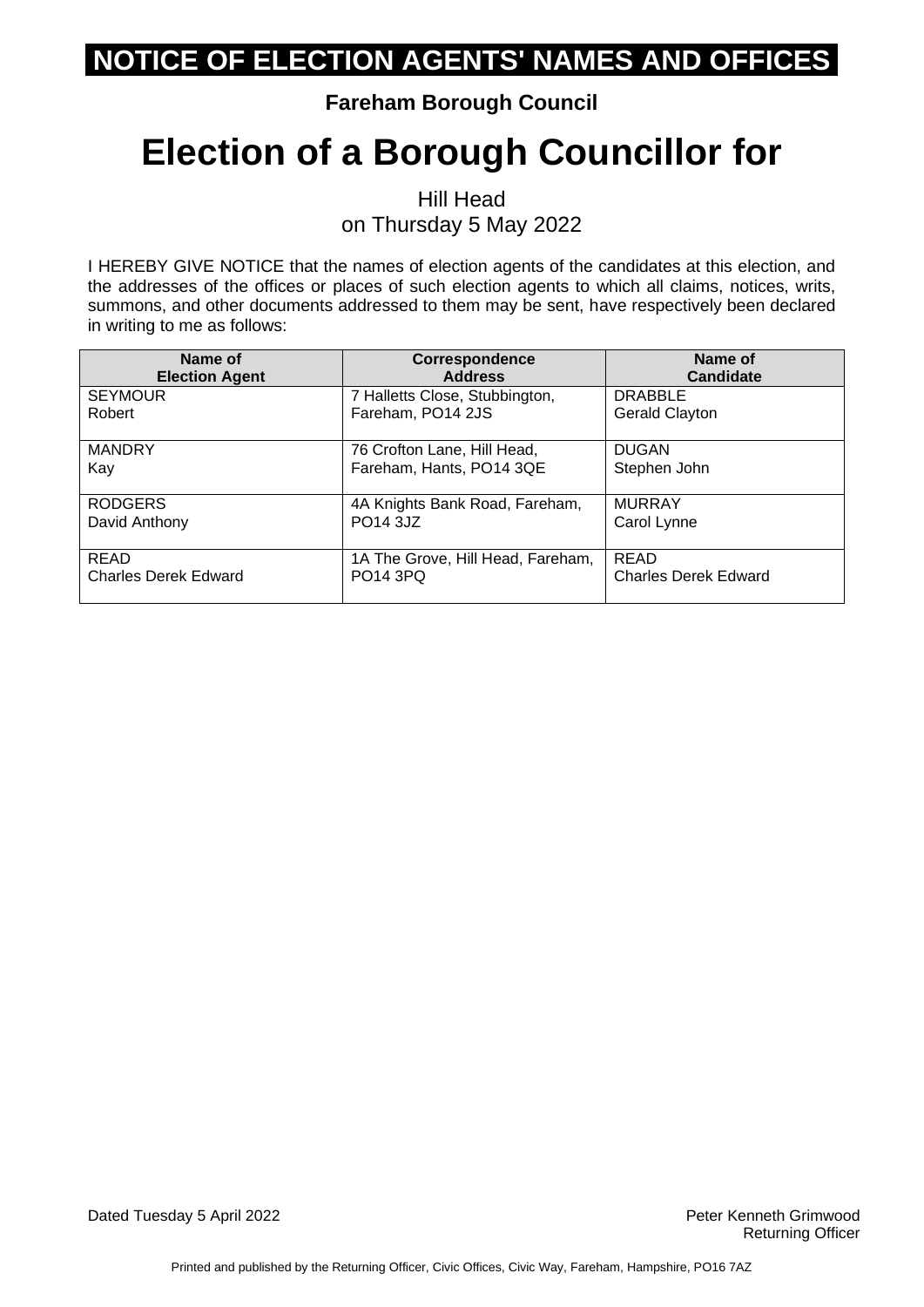### **Fareham Borough Council**

# **Election of a Borough Councillor for**

Locks Heath on Thursday 5 May 2022

I HEREBY GIVE NOTICE that the names of election agents of the candidates at this election, and the addresses of the offices or places of such election agents to which all claims, notices, writs, summons, and other documents addressed to them may be sent, have respectively been declared in writing to me as follows:

| Name of<br><b>Election Agent</b> | Correspondence<br><b>Address</b>                    | Name of<br><b>Candidate</b> |
|----------------------------------|-----------------------------------------------------|-----------------------------|
| ALDERSON-HALL                    | Stillbrook House, 8A Maytree                        | ALDERSON-HALL               |
| Darren Lee                       | Close, Locks Heath, Fareham,<br>Hampshire, SO31 6NQ | Darren Lee                  |
| <b>DANIELLS</b>                  | 52 Course Park Crescent,                            | <b>BAYFORD</b>              |
| Malcolm Roy                      | Fareham, PO14 4DW                                   | Susan Marie                 |
| <b>CARR</b>                      | 9 The Brackens, Locks Heath,                        | <b>CARR</b>                 |
| Angela                           | Southampton, SO31 6TU                               | Angela                      |
| <b>BARTON</b>                    | 2A Drift Road, Fareham, PO16 8SY                    | <b>KIDBY</b>                |
| Keith A                          |                                                     | Julie Anne                  |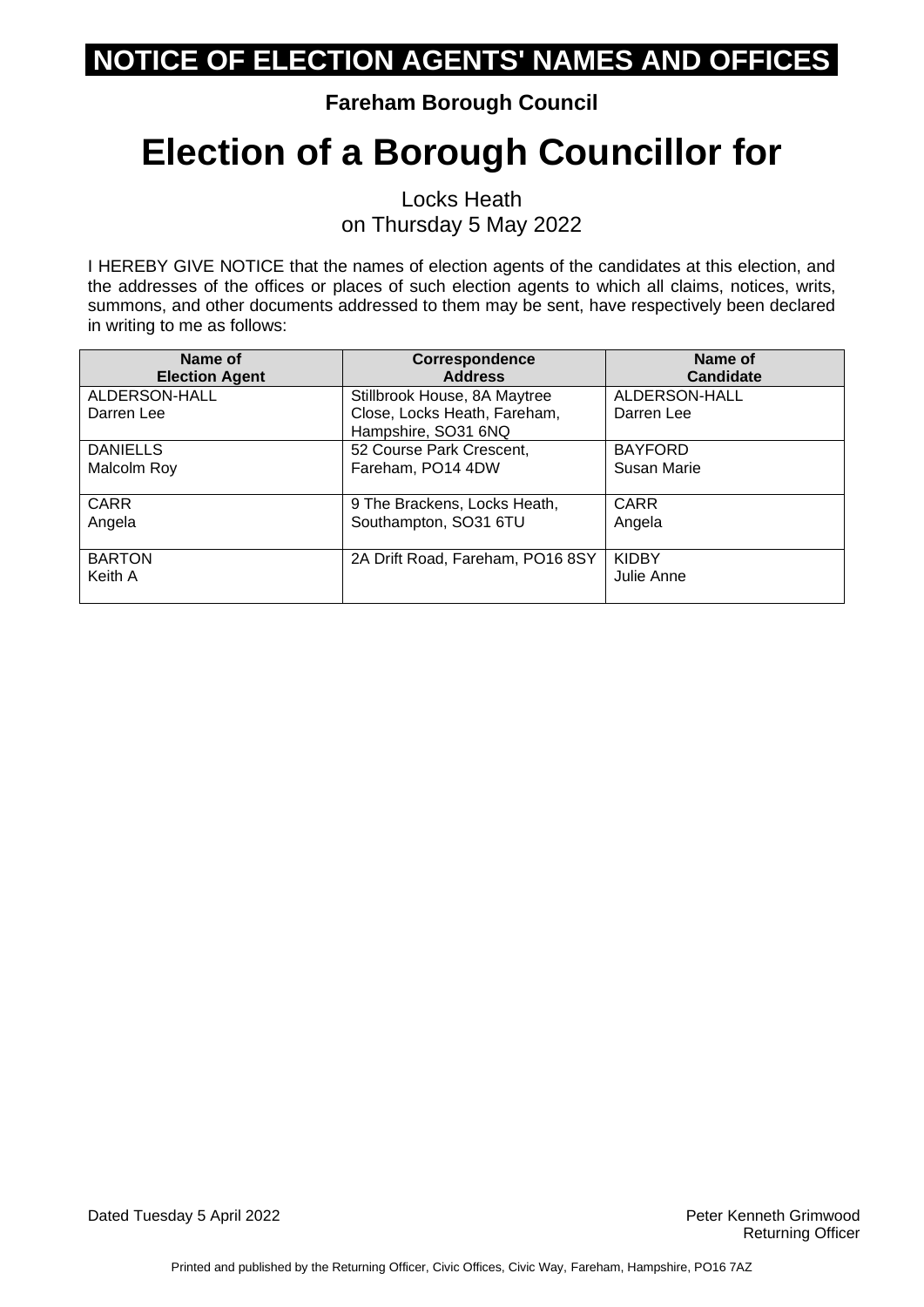### **Fareham Borough Council**

# **Election of a Borough Councillor for**

Park Gate on Thursday 5 May 2022

I HEREBY GIVE NOTICE that the names of election agents of the candidates at this election, and the addresses of the offices or places of such election agents to which all claims, notices, writs, summons, and other documents addressed to them may be sent, have respectively been declared in writing to me as follows:

| Name of<br><b>Election Agent</b> | <b>Correspondence</b><br><b>Address</b> | Name of<br><b>Candidate</b> |
|----------------------------------|-----------------------------------------|-----------------------------|
| <b>MARTIN</b>                    | 230 Botley Road, Burridge,              | <b>BASTABLE</b>             |
| Simon D                          | Southampton, SO31 1BL                   | lan John                    |
| <b>TROTT</b>                     | 21 Furzehall Avenue, Fareham,           | EVERDELL                    |
| Kathleen Katrina                 | <b>PO16 8UD</b>                         | <b>Graham Stanley</b>       |
| <b>KNIGHT</b>                    | 1 Meadow Avenue, Locks Heath,           | <b>KNIGHT</b>               |
| Nicholas John                    | Southampton, Hampshire,<br>SO31 6UU     | Nicholas John               |
| <b>MONDEY</b>                    | 20 Glenbrook Walk, Fareham,             | <b>MONDEY</b>               |
| Janine                           | <b>PO14 3AH</b>                         | Janine                      |
| <b>NEWMAN</b>                    | 10 Pandora Close, Locks Heath,          | <b>NEWMAN</b>               |
| Thomas John                      | Southampton, SO31 6BS                   | Thomas John                 |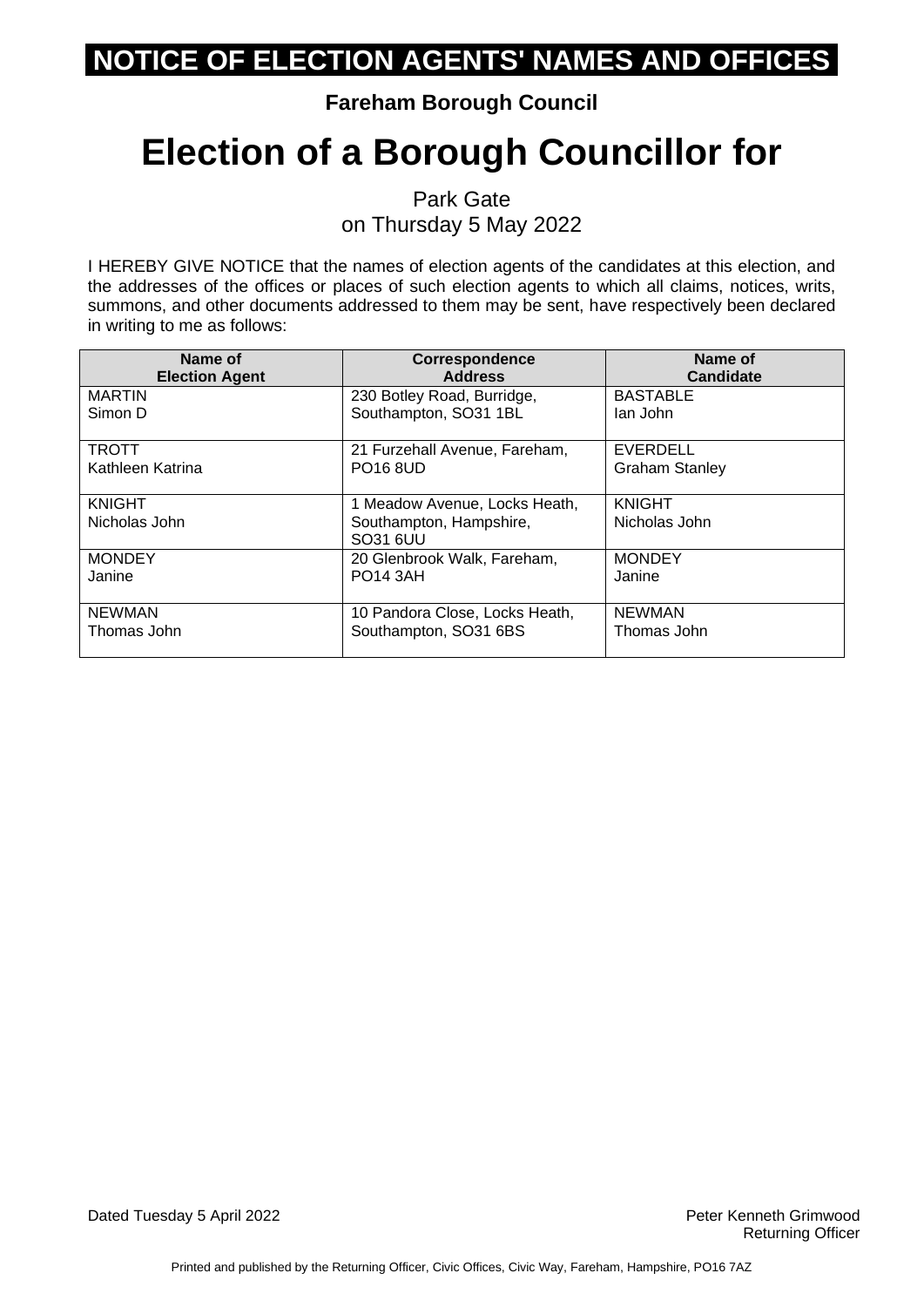**Fareham Borough Council**

# **Election of Borough Councillors for**

Portchester East on Thursday 5 May 2022

I HEREBY GIVE NOTICE that the names of election agents of the candidates at this election, and the addresses of the offices or places of such election agents to which all claims, notices, writs, summons, and other documents addressed to them may be sent, have respectively been declared in writing to me as follows:

| Name of               | <b>Correspondence</b>                       | Name of               |
|-----------------------|---------------------------------------------|-----------------------|
| <b>Election Agent</b> | <b>Address</b>                              | <b>Candidate</b>      |
| <b>ALFORD</b>         | 103 White Hart Lane, Portchester,           | ALFORD                |
| Trevor John           | Hampshire, PO16 9BB                         | Trevor John           |
| <b>PRICE</b>          | 49 Sissinghurst Road, Portchester,          | <b>BAINBRIDGE</b>     |
| Roger Hugh            | FAREHAM, Hampshire, PO16 9YB                | <b>Christine Anne</b> |
| WALKER                | Fareham Conservative Association,           | <b>DAVIS</b>          |
| Susan                 | 14 East Street, Fareham,<br><b>PO16 0BN</b> | <b>Harry Patrick</b>  |
| <b>WALKER</b>         | Fareham Conservative Association.           | <b>MARTINS</b>        |
| Susan                 | 14 East Street, Fareham,<br><b>PO16 0BN</b> | <b>Manuel Andrew</b>  |
| <b>PRICE</b>          | 49 Sissinghurst Road, Portchester,          | <b>NOTHER</b>         |
| Roger Hugh            | FAREHAM, Hampshire, PO16 9YB                | Paul Michael          |
| <b>RICKETTS</b>       | 9 Teal Close, Portchester,                  | <b>RICKETTS</b>       |
| Leslie Charles        | Fareham, PO16 8HG                           | Leslie Charles        |
| <b>RYAN</b>           | 17 Laverock Lea, Portchester,               | <b>RYAN</b>           |
| <b>Richard Edward</b> | Fareham, PO16 8DA                           | <b>Richard Edward</b> |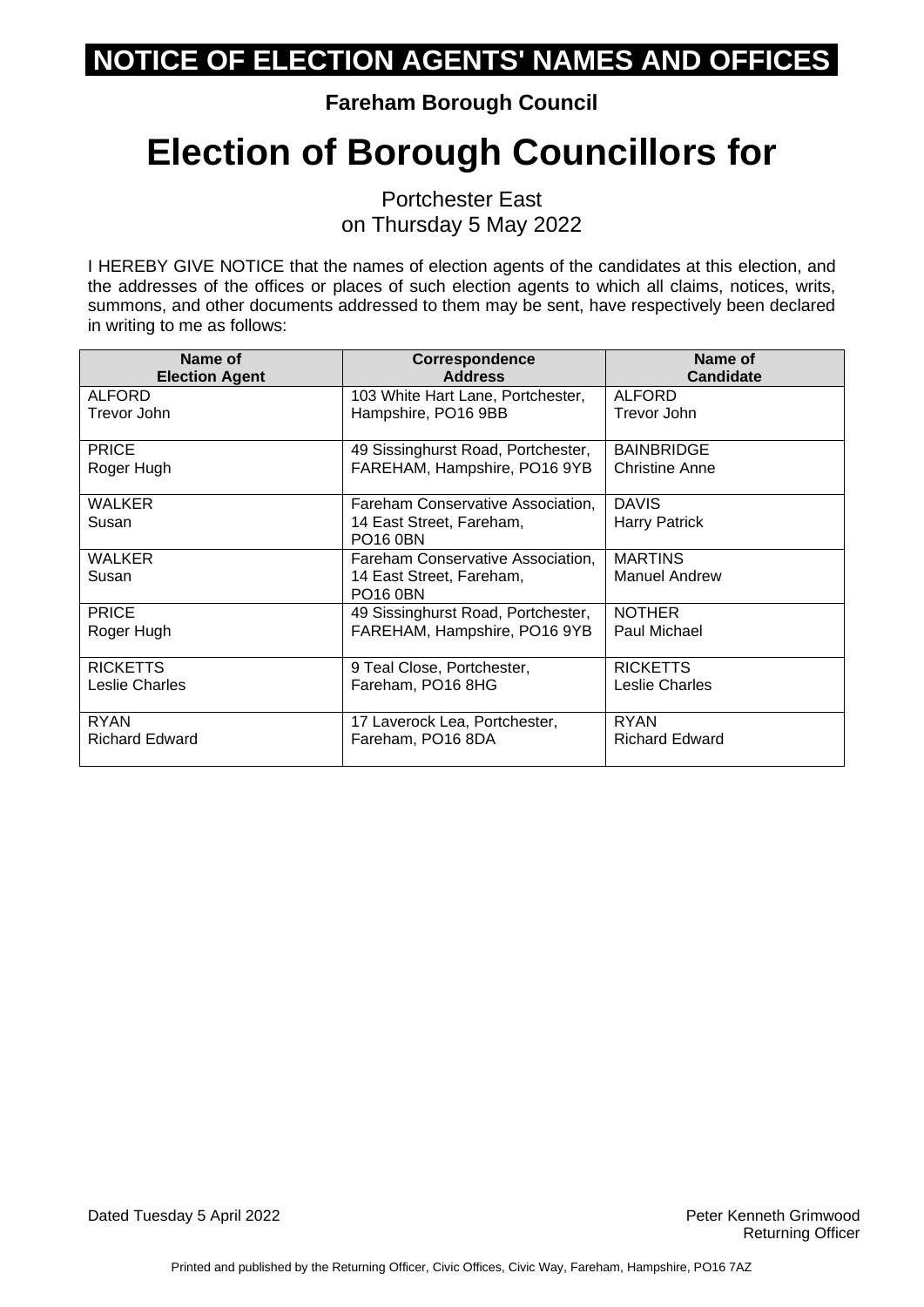**Fareham Borough Council**

# **Election of a Borough Councillor for**

Portchester West on Thursday 5 May 2022

I HEREBY GIVE NOTICE that the names of election agents of the candidates at this election, and the addresses of the offices or places of such election agents to which all claims, notices, writs, summons, and other documents addressed to them may be sent, have respectively been declared in writing to me as follows:

| Name of<br><b>Election Agent</b> | <b>Correspondence</b><br><b>Address</b>                            | Name of<br>Candidate  |
|----------------------------------|--------------------------------------------------------------------|-----------------------|
| <b>PRICE</b>                     | 49 Sissinghurst Road, Portchester,<br>FAREHAM, Hampshire, PO16 9YB | <b>BROWN</b>          |
| Roger Hugh                       |                                                                    | <b>Ashley Stephen</b> |
| <b>DURRANT</b>                   | 24 Birdwood Grove, Fareham,                                        | <b>DURRANT</b>        |
| James                            | <b>PO16 8AF</b>                                                    | James                 |
| <b>MARTIN</b>                    | 1 Partridge Close, Fareham,                                        | <b>MARTIN</b>         |
| Dominic Stuart                   | Hampshire, PO16 8YF                                                | Dominic Stuart        |
| <b>WALKER</b>                    | Fareham Conservative Association,                                  | <b>WALKER</b>         |
| Nicholas J                       | 14 East Street, Fareham,<br><b>PO16 0BN</b>                        | Susan Margaret        |
| <b>WILTSHIRE</b>                 | 58 Miller Drive, Fareham,                                          | <b>WILTSHIRE</b>      |
| David Peter                      | <b>PO167LJ</b>                                                     | David Peter           |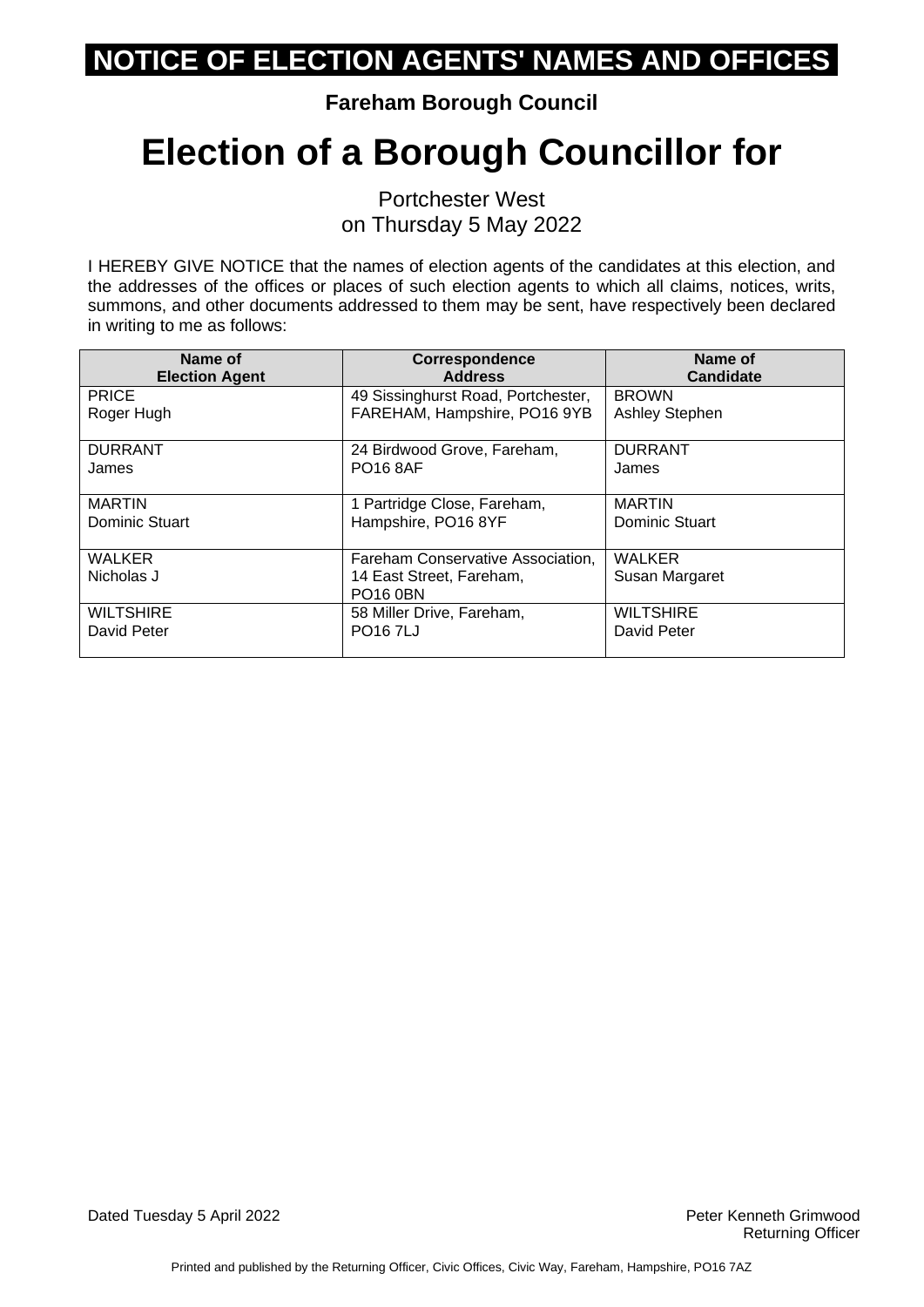### **Fareham Borough Council**

# **Election of a Borough Councillor for**

**Sarisbury** on Thursday 5 May 2022

I HEREBY GIVE NOTICE that the names of election agents of the candidates at this election, and the addresses of the offices or places of such election agents to which all claims, notices, writs, summons, and other documents addressed to them may be sent, have respectively been declared in writing to me as follows:

| Name of               | <b>Correspondence</b>             | Name of            |
|-----------------------|-----------------------------------|--------------------|
| <b>Election Agent</b> | <b>Address</b>                    | <b>Candidate</b>   |
| <b>HUGHES</b>         | 5 Lawson Close, Lower Swanwick,   | <b>HUGHES</b>      |
| John                  | Southampton, SO31 7DJ             | John               |
| MELDRUM               | 59 Osborne Road, Warsash, Hants,  | MELDRUM            |
| Verden Alluin         | SO31 9GJ                          | Verden Alluin      |
| <b>BULL</b>           | Fareham Conservative Association, | <b>WOODWARD</b>    |
| Joanne                | 14 East Street, PO16 0BN          | Seán Derek Terence |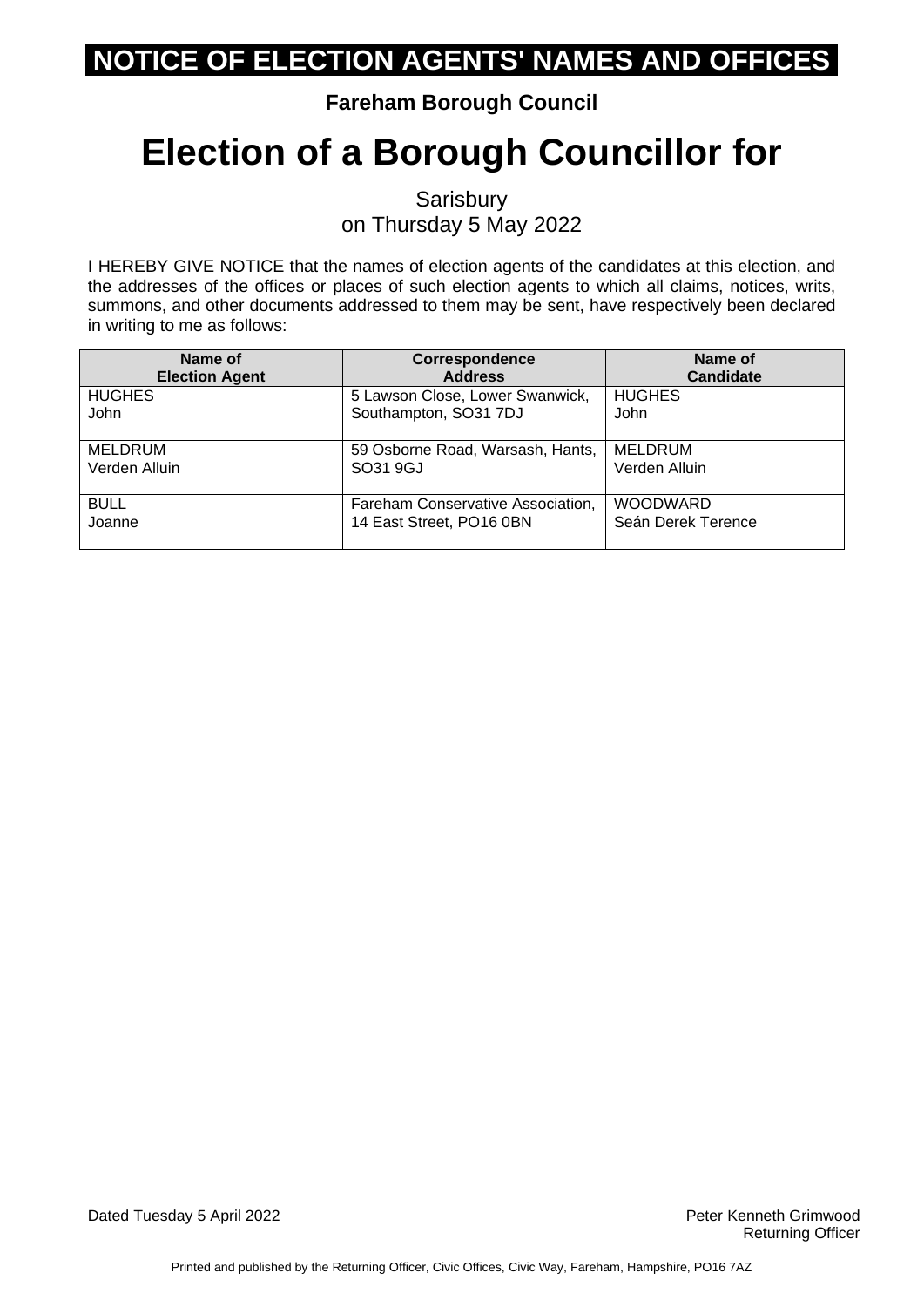### **Fareham Borough Council**

# **Election of a Borough Councillor for**

**Stubbington** on Thursday 5 May 2022

I HEREBY GIVE NOTICE that the names of election agents of the candidates at this election, and the addresses of the offices or places of such election agents to which all claims, notices, writs, summons, and other documents addressed to them may be sent, have respectively been declared in writing to me as follows:

| Name of                  | <b>Correspondence</b>            | Name of               |
|--------------------------|----------------------------------|-----------------------|
| <b>Election Agent</b>    | <b>Address</b>                   | Candidate             |
| <b>RODGERS</b>           | 4A Knights Bank Road, Fareham,   | GRAY                  |
| David Anthony            | PO14 3JZ                         | Ivan Lincoln          |
| <b>KIFF</b>              | 4 Orion Avenue, Gosport,         | <b>NEEDHAM</b>        |
| Matthew J                | <b>PO12 4GL</b>                  | Jacqueline Joy        |
| <b>SEYMOUR</b>           | 7 Halletts Close, Stubbington,   | <b>ROBERTS</b>        |
| Robert                   | Fareham, PO14 2JS                | James Andrew          |
| <b>BARTON</b><br>Keith A | 2A Drift Road, Fareham, PO16 8SY | <b>WHITE</b><br>Aimee |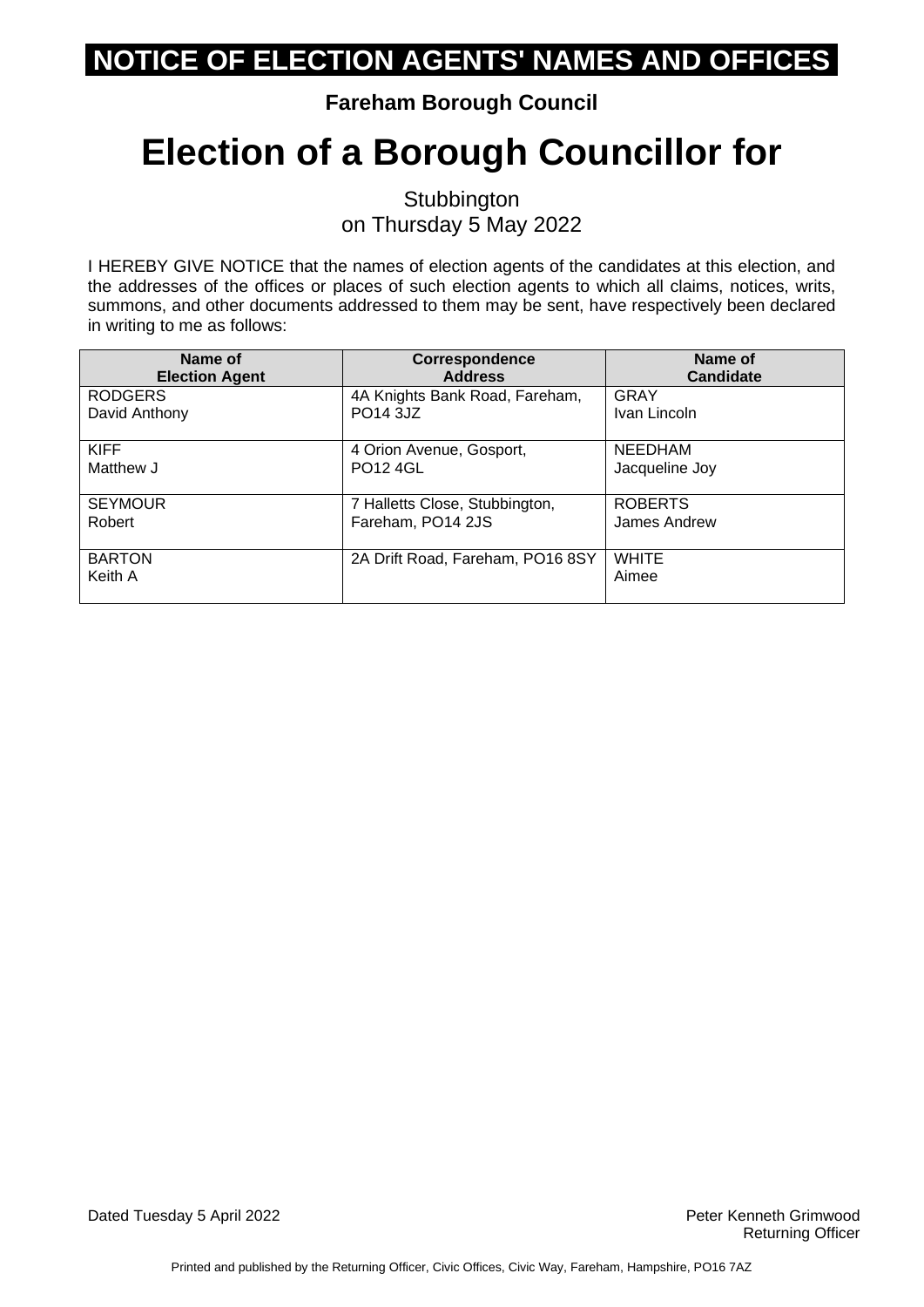### **Fareham Borough Council**

# **Election of a Borough Councillor for**

**Titchfield** on Thursday 5 May 2022

I HEREBY GIVE NOTICE that the names of election agents of the candidates at this election, and the addresses of the offices or places of such election agents to which all claims, notices, writs, summons, and other documents addressed to them may be sent, have respectively been declared in writing to me as follows:

| Name of                 | <b>Correspondence</b>             | Name of                 |
|-------------------------|-----------------------------------|-------------------------|
| <b>Election Agent</b>   | <b>Address</b>                    | <b>Candidate</b>        |
| <b>TROTT</b>            | 21 Furzehall Avenue, Fareham,     | <b>GRIMLEY</b>          |
| Kathleen Katrina        | <b>PO16 8UD</b>                   | Justin                  |
| <b>HARPER</b>           | 27 Heath Lawns, Fareham,          | <b>HOCKLEY</b>          |
| <b>Tiffany Georgina</b> | <b>PO15 5QR</b>                   | Constance Lilian Alston |
| <b>MURPHY</b>           | 31B The Square, Titchfield,       | <b>MURPHY</b>           |
| Robert Andrew Keye      | Fareham, PO14 4RT                 | Robert Andrew Keye      |
| <b>PRIOR</b>            | 12A Southampton Hill, Titchfield, | <b>PRIOR</b>            |
| Michael Alan            | Fareham, PO14 4AJ                 | Michael Alan            |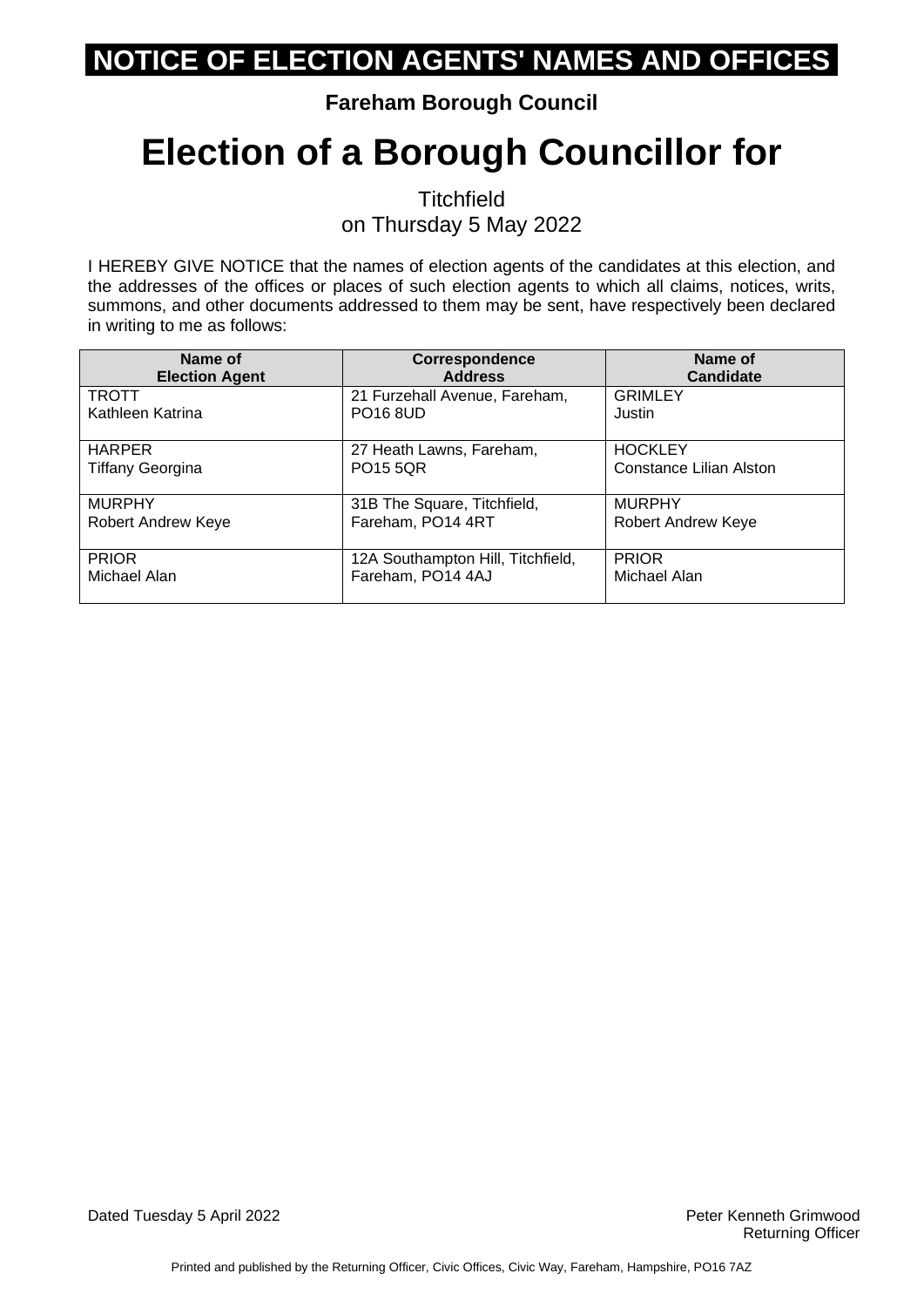**Fareham Borough Council**

# **Election of a Borough Councillor for**

Titchfield Common on Thursday 5 May 2022

I HEREBY GIVE NOTICE that the names of election agents of the candidates at this election, and the addresses of the offices or places of such election agents to which all claims, notices, writs, summons, and other documents addressed to them may be sent, have respectively been declared in writing to me as follows:

| Name of                               | <b>Correspondence</b>                                                       | Name of                               |
|---------------------------------------|-----------------------------------------------------------------------------|---------------------------------------|
| <b>Election Agent</b>                 | <b>Address</b>                                                              | Candidate                             |
| ABRAMS                                | 63 Carisbrooke Ave, Fareham,                                                | <b>ABRAMS</b>                         |
| Sandra Lynn                           | Hants, PO14 3PS                                                             | Sandra Lynn                           |
| <b>CARR</b>                           | 9 The Brackens, Locks Heath,                                                | <b>CARR</b>                           |
| James Wilson                          | Southampton, SO31 6TU                                                       | James Wilson                          |
| <b>ENGLEFIELD</b><br>Jonathan Michael | 1 Lower Church Rd, Titchfield<br>Common, Fareham, Hants,<br><b>PO14 4PW</b> | <b>ENGLEFIELD</b><br>Jonathan Michael |
| <b>HARPER</b>                         | 20 Hampton Grove, Catisfield,                                               | <b>JOLLIFFE</b>                       |
| Tiffany                               | Fareham, PO15 5NL                                                           | Sarah Louise                          |